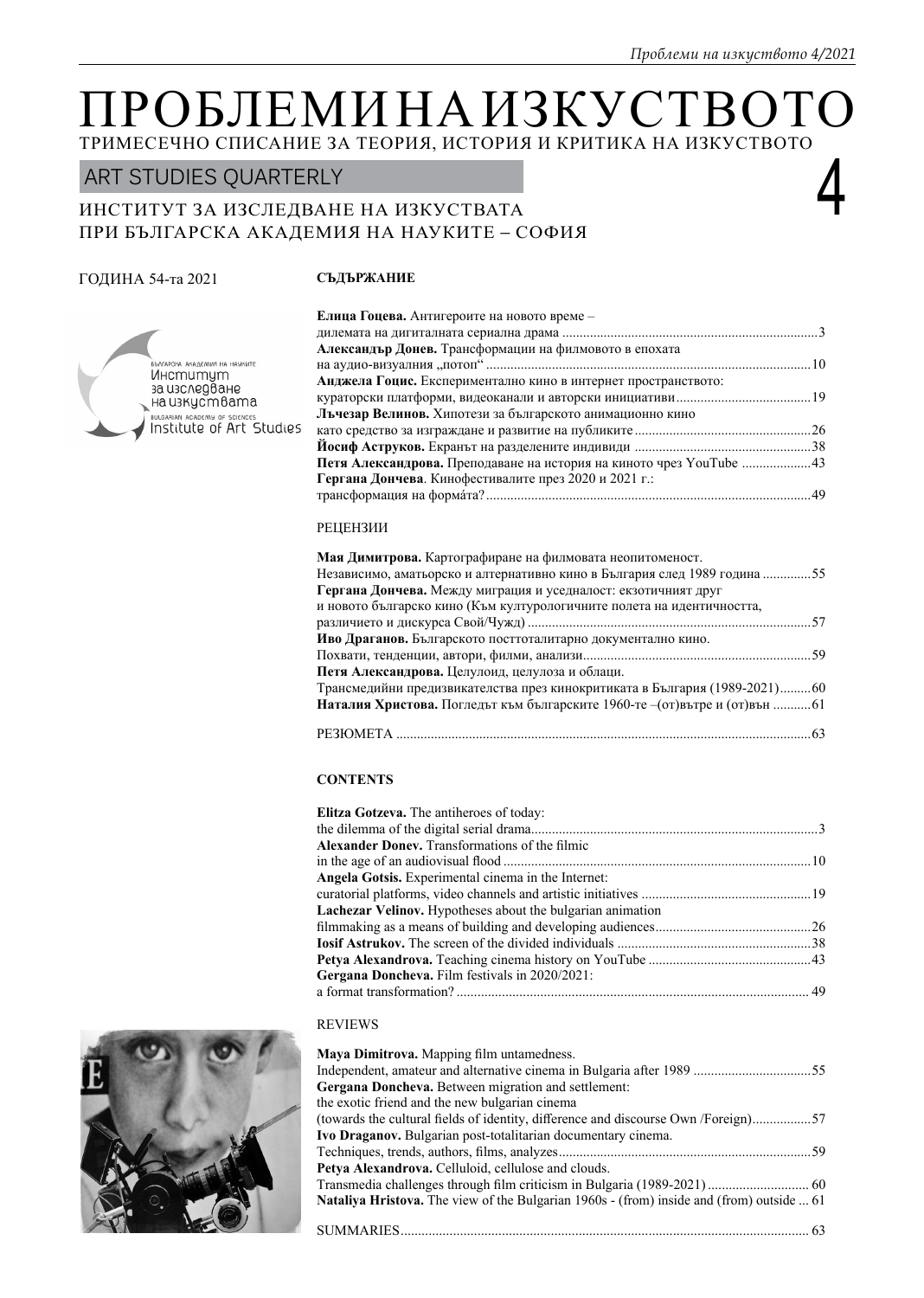#### **Редакционен съвет:**

проф. ВЛАДИМИР ПЕТРУХИН (Русия), акад. ГОЙКО СУБОТИЧ (Сърбия), чл. кор. д. изк. ЕЛКА БАКАЛОВА (България), проф. ПАТРИС ПАВИС (Франция), проф. д-р ЯНА ХАШЪМОВА (САЩ), проф. д-р МАРИАН ЦУЦУЙ (Румъния)

#### **Advisory Board:**

Corr. Memb. ELKA BAKALOVA DSc (Bulgaria), Akad. GOJKO SUBOTIC (Serbia), Prof. PATRICE PAVIS (France), Prof. VLADIMIR PETRUHIN (Russia), Prof. YANA HASHAMOVA (USA), Prof. MARIAN TUTUI PhD (Romania)

#### **Редколегия:**

проф. д-р БИСЕРКА ПЕНКОВА, проф. д-р ВЕНЦИСЛАВ ДИНЧЕВ, проф. д-р ГАЛИНА ЛАРДЕВА, чл. кор. д. изк. ИВАНКА ГЕРГОВА, проф. д-р ИНГЕБОРГ БРАТОЕВА, проф. д. изк. КАМЕЛИЯ НИКОЛОВА (зам. главен редактор), проф. д-р НАДЕЖДА МАРИНЧЕВСКА, проф. д. изк. РОМЕО ПОПИЛИЕВ

#### **Editorial Board:**

Prof. BISSERKA PENKOVA PhD, Prof. GALINA LARDEVA PhD, Prof. INGEBORG BRATOEVA PhD, Corr. Memb. IVANKA GERGOVA DSc, Prof. KAMELIA NIKOLOVA DSc (Deputy Editor in Chief), Prof. NADEZHDA MARINCHEVSKA PhD, Prof. ROMEO POPILIEV DSc, Prof. VENZISLAV DINCHEV PhD

#### **Редакционен екип:**

Надежда Маринчевска и Ингеборг Братоева-Даракчиева, съставители Деян Статулов и Надежда Маринчевска, научни редактори Румена Калчева, редактор, технически секретар Иван Ванев, фоторедактор Даниел Нечев, графичен дизайн и предпечат Милена Лилова, превод

#### **Editorial Staff:**

Nadezda Marinchevskla, Ingeborg Bratoeva-Daraktchieva Rumena Kalcheva, Editor, Clerical secretary Ivan Vanev, Photo editor Daniel Nechev, Design Translated by Milena Lilova

**Информация за абонаменти** в редакцията и на електронния адрес на списанието и към Маргарита Керпичиян daisy51@abv.bg

**Subscription information** is available at the Editorial office or provided by Margarita Kerpitchian at daisy51@abv.bg

#### **Адрес на редакцията:**

Институт за изследване на изкуствата при БАН, списание "Проблеми на изкуството" ул. "Кракра" 21, София 1000. тел. 944 24 14, факс +359 2 943 30 92 E-mail: probleminaizkustvoto@gmail.com

#### **Contact details:**

Art Studies Quarterly, Institute of Art Studies, Bulgarian Academy of Sciences 21 Krakra Street, 1000 Sofia, Bulgaria phone: +359 2 944 24 14, fax: +359 2 943 30 92 probleminaizkustvoto@gmail.com

Списание "Проблеми на изкуството" е рецензирано и реферирано издание на Института за изследване на изкуствата. Ръкописите се приемат в редакцията на списанието или на електронния адрес. Ръкописите трябва да отговарят на изискванията на редколегията, които се намират на сайта на института http://artstudies.bg/?page\_id=198

Art Studies Quarterly is a peer-reviewed and refereed periodical of the Institute of Art Studies. Manuscripts may be submitted either via e-mail or to the Editorial Office. Manuscripts should be prepared in accordance with the editorial staff's requirements, available at the site of the Institute http://artstudies.bg/?page\_id=311&lang=en

# **I корица**

 *Дигитална фотография на Йосиф Аструков*

### **First cover**

*Digital Photography by Iosif Astrukov*

#### **IV корица**

*Модни образи, реж. Тобиас Гремлер, 2018. Екранен експеримент, създаден с 3D технология.* 

#### **Back cover**

*Fashion images, directed by Tobias Gremler, 2018. 3D technology screen experiment.*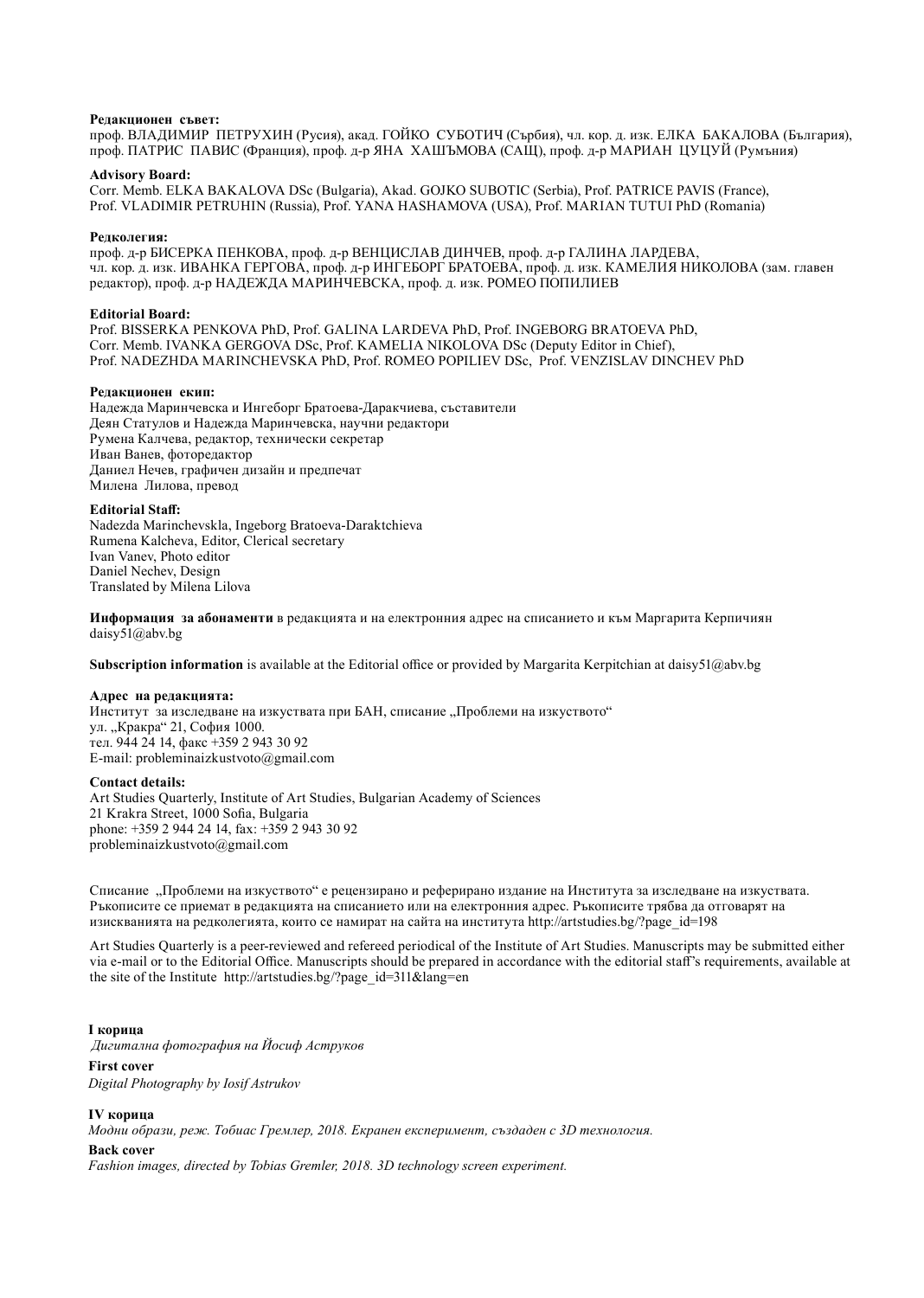# SUMMARIES

# **THE ANTIHEROES OF TODAY: THE DILEMMA OF THE DIGITAL SERIAL DRAMA** *Elitza Gotzeva*

The article compares the 1973 television series Scenes from a Marriage, by the Swedish screenwriter and director Ingmar Bergman, and its 2021 remake, available on the digital platform HBO, by the Israeli director and television screenwriter Hagai Levi. The new version reinvents the theme of love, infidelity and failure in the modern marital relations. The original series document the end of the marriage of Marianne (Liv Ullmann) and Johan (Erland Josephson), caused by the husband's infidelity. Levi reverses the roles and overloads the female character with masculine characteristics. Mira (Jessica Chastain), always in search of elusive happiness, decides to leave her husband Jonathan (Oscar Isaac) for another man.

Additionally, the author analyses the development of television drama in the digital era, as well as the changes in its aesthetics, emphasising the emerging trend of miniseries on digital streaming platforms. Along with the "complex television drama" and the difference between TV series and TV serial drama, the text acknowledges the appearance of miniseries as a new way of storytelling, closely following the structure of the complex drama, but prone to direct and unquestionable disclosure of characters and their internal conflicts.

The antihero's theme is central here. The author opposes the traditional notion of "heroic" behaviour, evolving over time in both literature and film/television, following the changing public perceptions of the hero. Often, the antihero deviates from the established canons of heroism and even challenges them. Woven of flaws, he can be an immoral sociopath, a morally crippled, selfish, indifferent and cynical misanthrope, or a man who lives by his own rule, on the verge of publicly accepted ethics and social order.

# **TRANSFORMATIONS OF THE FILMIC IN THE AGE OF AN AUDIOVISUAL FLOOD**  *Alexander Donev*

The study's starting point is the increasing use of mobile communications

devices for watching and distributing video content. One of the most noticeable consequences of this are the contemporary practices of creating amateur or non-institutionalised audiovisual content receiving various forms of commercialisation on the Internet. The two most common forms of this type of creativity are influencership and video blogging. They are strongly impacted by popular television formats and adapted to the technological and organisational capabilities of independent creative entrepreneurs. Very often they manage to displace their primes (reality formats, lifestyle shows, etc.) based on their more efficient financing models and more direct audience contact.

In addition, the data from the single comprehensive survey of young people's (10–24 years) online consumption, commissioned by the Bulgarian office of UNICEF and conducted in the mid-2020, is analysed. The results outline the preferences and mechanisms of choice of this audience in a broader cultural and media context, among which the short form dominates. It is in these preferences that the genres and subjects dominating independently distributed digital content are reflected. The profile and behaviour of consumers in this age group do not unequivocally confirm the assumed theses of total trivialisation of tastes, abundance of aggression and exclusion of the young generation from reality.

The third part of the study examines contemporary digital transformations of the notion of 'filmic' in the context of Walter Benjamin's ideas from his essay The Storyteller (1936), where the evolution of narrative practices over the centuries is dealt with. The interaction of technological, social and cultural factors for the ongoing transformation processes is justified. Both the "damage" and the new meanings that the Internet and digital communication give to some "archaic" film practices of creation and consumption are pointed out. It concludes that the forms of perception of the artistic, the functioning of our perception of the aesthetic and the external world are things that are subject to transformation. It is therefore necessary for art and artists not to stigmatise these changes, but to adapt to them and use them for the purpose of their creative endeavours.

### **EXPERIMENTAL CINEMA ON THE INTERNET: CURATORIAL PLATFORMS, VIDEO CHANNELS AND AUTEURIST INITIATIVES** *Angela Gotsis*

This paper deals with various opportunities to watch experimental cinema on the internet. The number of niche media with streaming platforms is increasing while the film selections they provide are continuously developing their presence as a source of films with experimental aesthetics. Due to the internet avant-garde and experimental cinema are a no longer cinematic enigma, reachable for a small group of connoisseurs of art. The viewers develop their critical thought, whilst the intensive visual communication, both with static and moving images, invokes a never-ending aesthetic regeneration and search for more impressive visual expression.

Many active authors use platforms for video-sharing such as Youtube and Vimeo where they are provided with various options for financial gain. Filmmakers are free from the obstacles associated with film distribution. The niche media give options for distribution, collaborative projects and financing new authors. Moreover, such media content platforms allow artistic and financial independence to contemporary filmmakers. Experimental cinema aesthetic partners with various fields of knowledge, for example, experimental cinema and science, through which its perceptual effect is combined with pragmatic goals. The audience is presented with experimental films, which are visually bold and diverse in content.

# **HYPOTHESES ABOUT THE BULGARIAN ANIMATION FILMMAKING AS A MEANS OF BUILDING AND DEVELOPING AUDIENCES** *Lachezar Velinov*

The expansion of the digital communication landscape with a number of new media channels creates favourable conditions for the development of animation in all its forms. The need for a modern and original content entails an improvement in the animation filmma-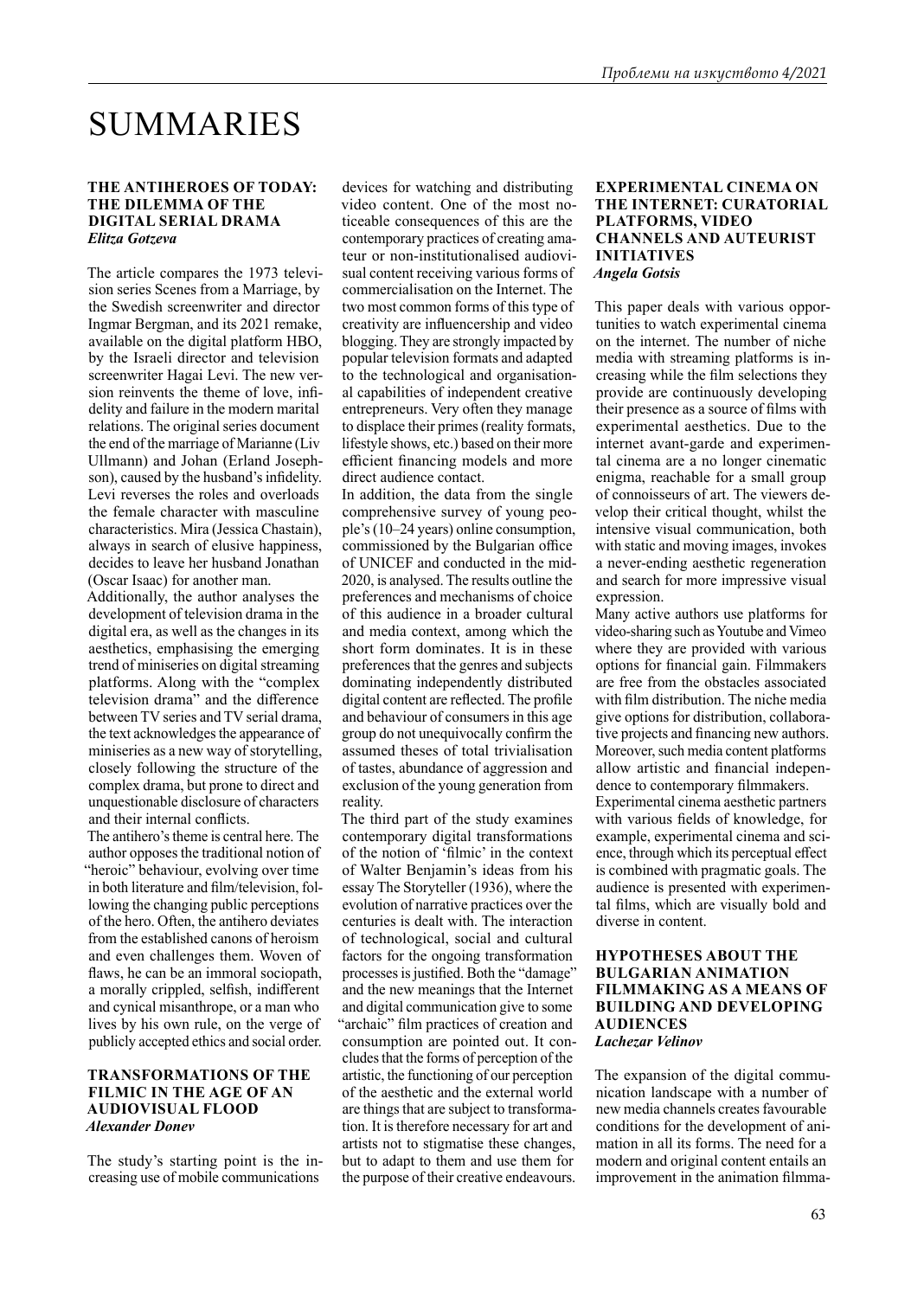king models and technologies. The animation industries in the economically developed countries have evolved into key creative practices impacting on allied industries such as feature filmmaking, advertising, games, TV, the Internet, interactive platforms, etc. Animation plays a fundamental role in building audiences as a mediator of the earliest contacts of adolescents with visual arts. An important problem is the role of animation in shaping the early personal, social, national and cultural identity of preschool and primary school-aged children. The fact that such important to the global development of animation issues correlate only to a very limited extent to the current state of affairs in Bulgarian animation industry arouses concerns. A number of elements that could generally be grouped as institutional, artistic, social and economic factors have an inhibiting impact on the process of development. The hypotheses about developing audiences by using the means of animation include a coordinated and strategically planned simultaneous effect on all inhibiting factors in the development of a sustainable national animation industry with a closed-loop product cycle. Generating a sufficient amount of Bulgarian animation content with ensured access to screens including new media, will lead to a sustainable author-spectator dialogue and to building and developing of national audiences, starting from very early childhood.

# **THE SCREEN OF THE DIVIDED INDIVIDUALS** *Iosif Astrukov*

Many deem 2020 to be a breaking point. The need of self-isolation forced most people to move online and into a 'virtual life', where the digital screen is the dominant social connection and source of information. But was really the previous year a turning point? According to a popular joke at the time, 'until now the IT people didn't realise that they were living in a lockdown'. Indeed, not only is this virtual life well known to millions of people, but they have also been living it for decades now. Teams located on different continents, working full time in front of their computers, ordering

food or taxi online – all this is a boring everyday workflow for all of them. The first pandemic year has just amplified this trend in a short period of time for most of the population. And they were terrified, as if living in the dystopian genre. Yet, Internet addiction is already widely discussed, even in documentaries, and is widespread in the teen generations, who are growing up with all these platforms and technologies. At a certain point, one gets trapped in a kind of vicious circle. Still, what is the specificity of the digital screen in the first place? It is fragmented, multifunctional, interactive, usually flowing from one device to another multipurpose screen, which is grabbing recently most of our everyday time. Through it we work, communicate, study, relax and even find romance. We could hardly imagine human activity that is not presented there. So we are facing the question as to why the humanity needs and develops these technologies. The prevailing opinion is that technologies are turning humans into machines, or machine-dependent creatures. In this article, the opposite is argued: all technologies developed by the humans are projections of their needs. In the end, it is people who push forward only the technologies they need. Should everyone ignore the IT technologies that were on the rise in the 1990s, they wouldn't be what we see them now. From such a vantage point, the looming anti-utopian world is just a reflection of the latter-day society, a snapshot of the divided individuals, who are struggling with alienation and loneliness in a virtual world.

### **TEACHING CINEMA HISTORY ON YOUTUBE**  *Petya Alexandrova*

The same problem of how and where to provide the students with the necessary set of classics for free faces all Bulgarian teachers, who include in their curriculum watching old films. Here is when YouTube comes to the rescue: the channel is deemed to be something of a rich public e-library. YouTube developed and established an optimal solution: potpourris of films, selected spectacular scenes, videos for clickbaiting, offering abundant

support materials in terms of information and context: interviews with film directors, analyses by experts or just layperson, various charts. Still, with all the increased opportunities, what happens in fact? Though YouTube usually offers the full versions, or at least when it comes to the classics, students would radically transform them in their individual manner, using the media's advantages: watching only a selection of certain scenes, trailers that would never be pieced together into a film, as well as coloured versions with accompanying soundtracks, more often than not in the universal English language. Of the whole range of choices, the easiest and shortest is preferred, never opting for the authentic idea of the film as made by its authors, for its natural rhythms and dramaturgic development.

# **FILM FESTIVALS IN 2020/2021: A FORMAT TRANSFORMATION?** *Gergana Doncheva*

This article analyses the current state of affairs in film festivals all over the world and the changes occurring as a result of the pandemic in the period 2020–2021. The reconstructed festival landscape evinces various strategies for adaptation among which the most frequent is the hybrid format (a combination between an in-person and online edition). Within this context, the text discusses the newest type of distribution: the streaming whose technological development led to a serious transformation in the existing industrial model in the field of filmmaking. The study highlights the reasons as to why the different film events resort to streaming to a greater or lesser extent. A significant characteristic defining the attitude towards the streaming of a festival team is whether the event is national or international as well as the type of film it promotes (feature films, documentaries, animations) and whether it is oriented towards a specific audience.

The main conclusion refers to the fact that owing to the streaming platforms, producers/studios are increasingly gaining power benefiting from the latest technological breakthroughs allowing them to control both the stage of production and that of distribution.